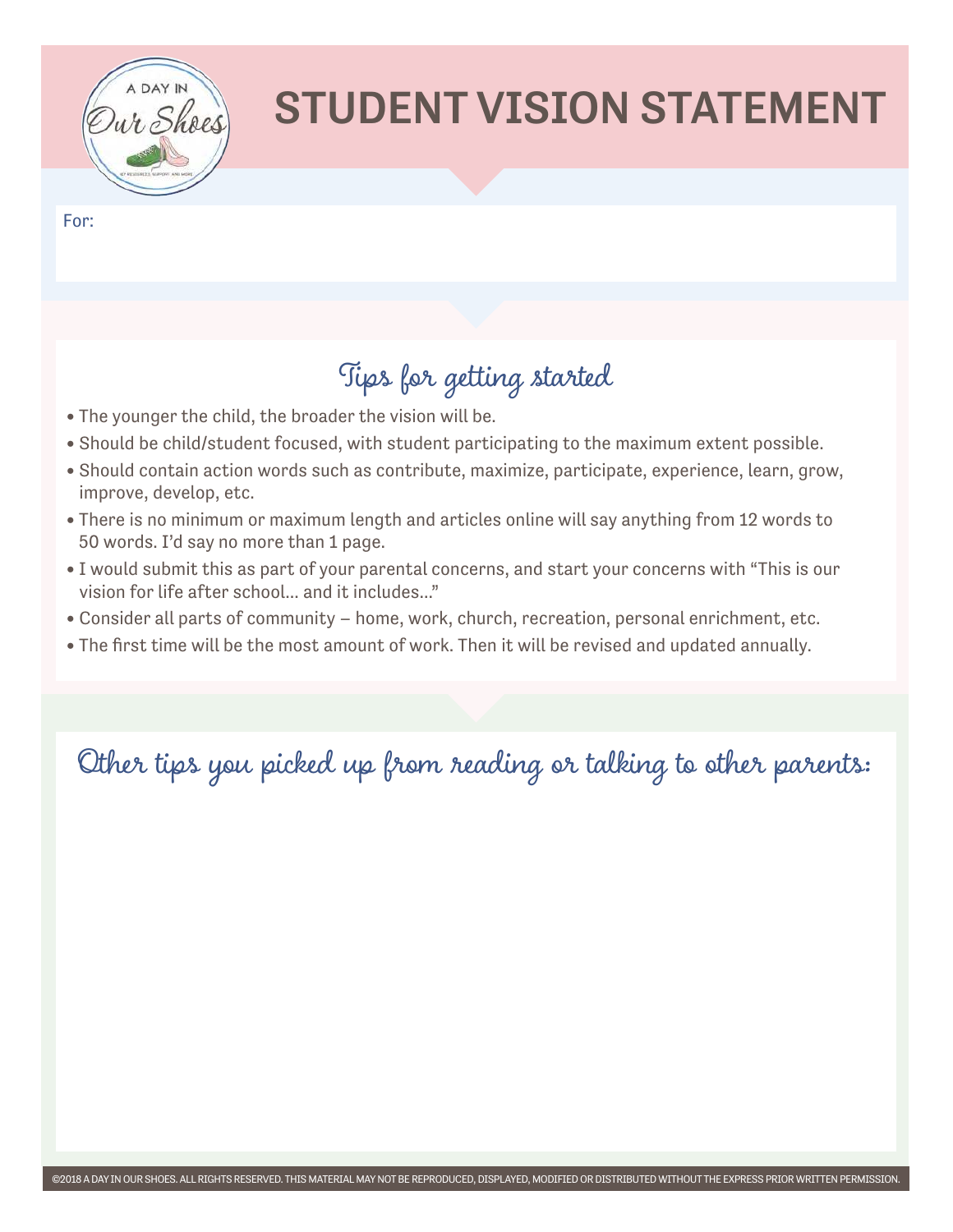

#### STUDENT VISION STATEMENT for an IEP

#### Where do I want to go? What do I want to do?

| Student's name, age, placement, residence | Interests, favorite things to do in community |
|-------------------------------------------|-----------------------------------------------|
| Student's strengths, gifts and talents    |                                               |
| What motivates me?                        |                                               |
| Family strengths and supports             |                                               |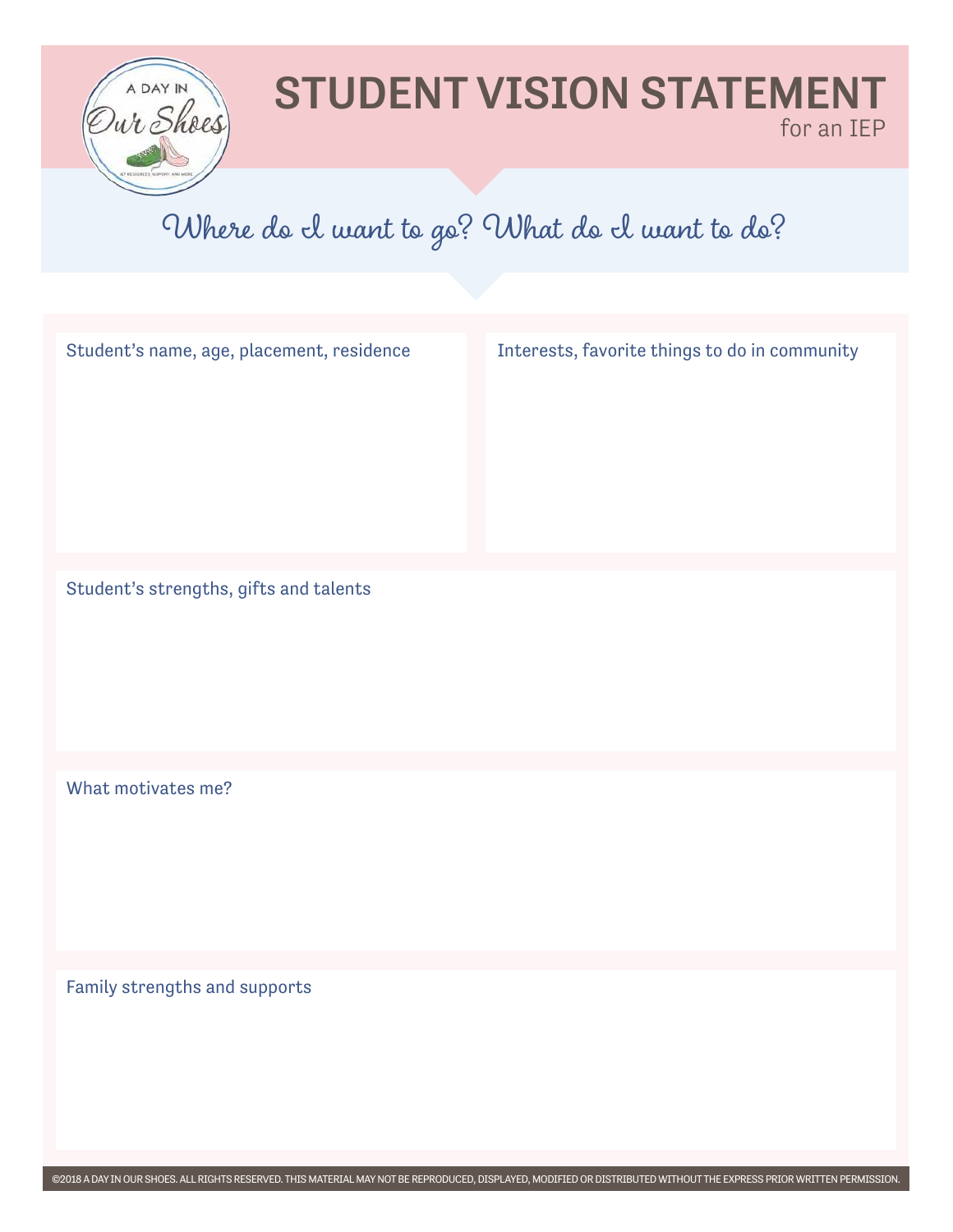

# STUDENT VISION STATEMENT

### Where do I want to go? What do I want to do?

Together the student and parents should construct the vision statement for the student. It should be strengths and interests-based, and be a vision of the future for the student. Student participates to their maximum ability possible. Practice a few phrases here or on another sheet of paper.

### What is our vision?

Remember, inclusion = contribution